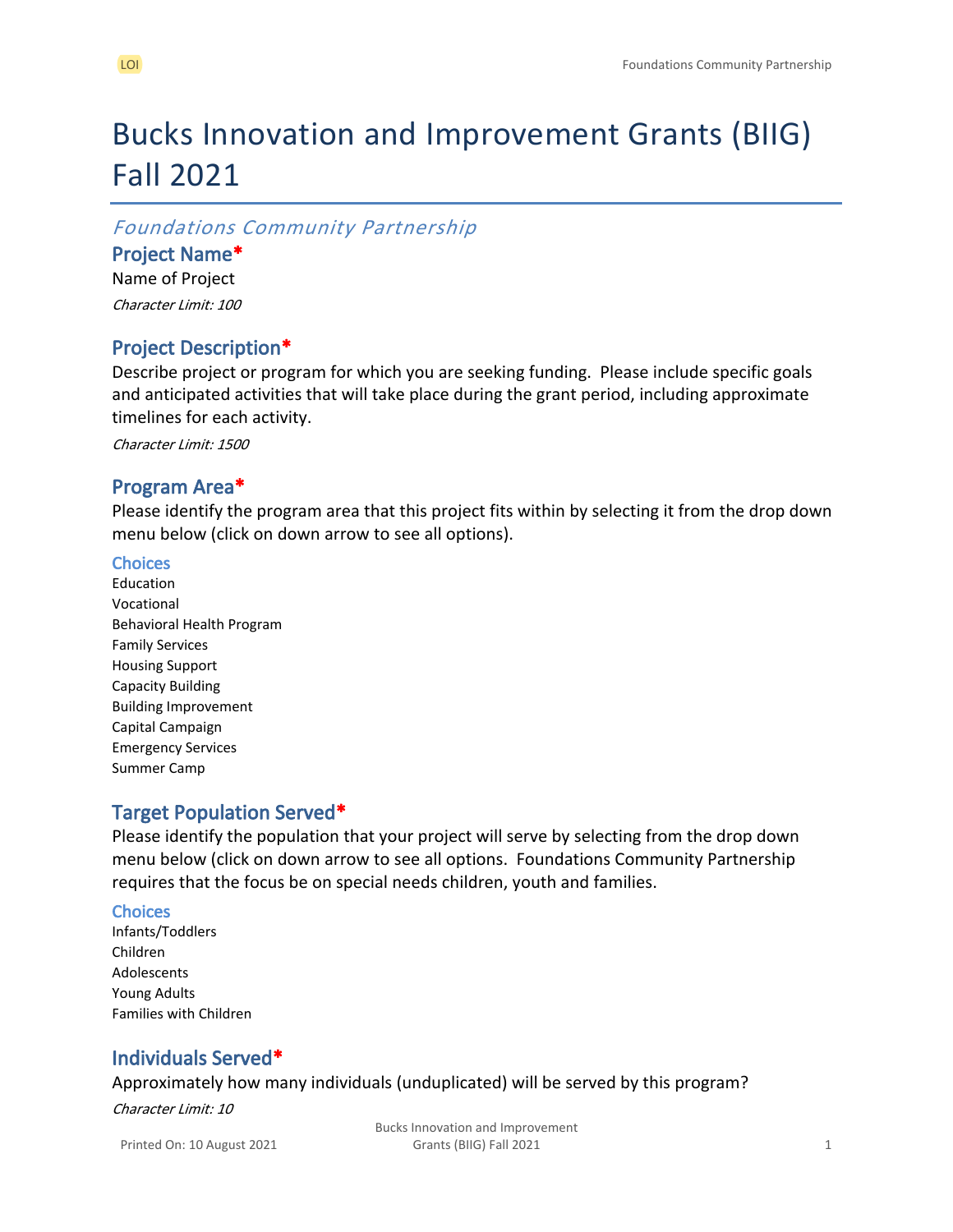#### **Funding Amount Requested\***

Amount Requested *Character Limit: 20*

#### **Organization Mission Statement\***

Mission Statement *Character Limit: 1500*

## **Organization History\***

Please give a brief history of your organization. Include current activities and programs, along with number of and type of individuals served by the organization.

*Character Limit: 1500*

#### **Year founded\***

What year was your organization founded?

*Character Limit: 4*

#### **Bucks County Residents\***

Does your organization serve a substantial number of Bucks county residents?

**Choices** Yes No

#### **IRS determination\***

Is your organization recognized by the IRS as a 501(c)(3) charitable non-profit?

#### **Choices**

Yes No

#### **501(c)(3) upload\***

Please upload your organization's 501(c)(3) IRS determination letter. *Note: If you have an electronic copy of your organization's 501(c)(3) on your computer, click on the browse button below to locate and upload it. If you do not have this file available in electronic format, you can easily upload it using a regular fax machine. Please refer to "Fax to File" information in navigation bar at left.*

*File Size Limit: 3 MB*

#### ELECTRONIC SIGNATURE

#### **Signature\***

Enter your full name, job title, and the date of LOI submission. *(e.g., Anne Smith, Executive Director, 1 June 2009).*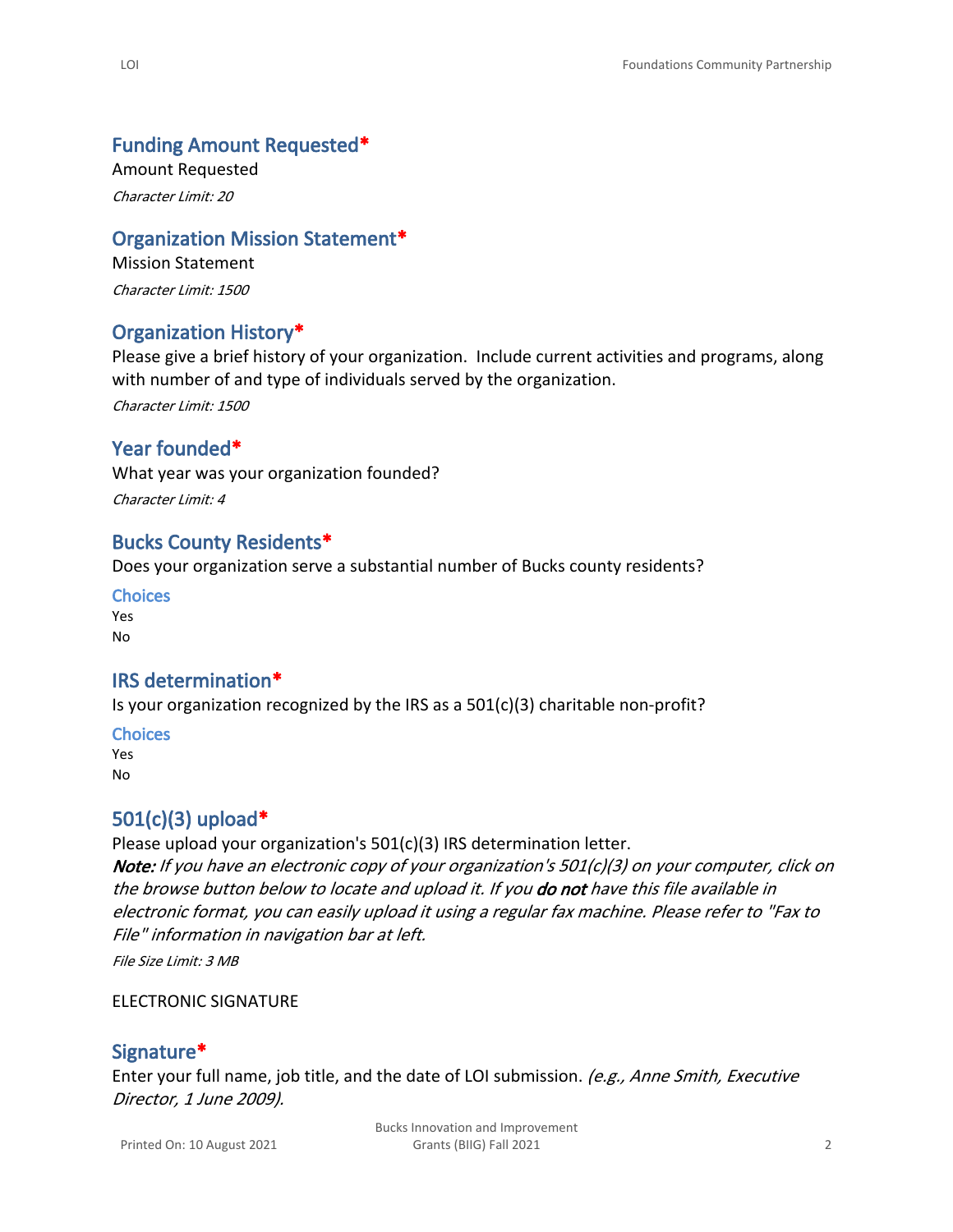#### *Character Limit: 100*

By entering your signature information above and clicking "I Agree" below, you certify that the statements contained in this LOI are true and correct to the best of your knowledge and belief.\*

**Choices**

I Agree I Do Not Agree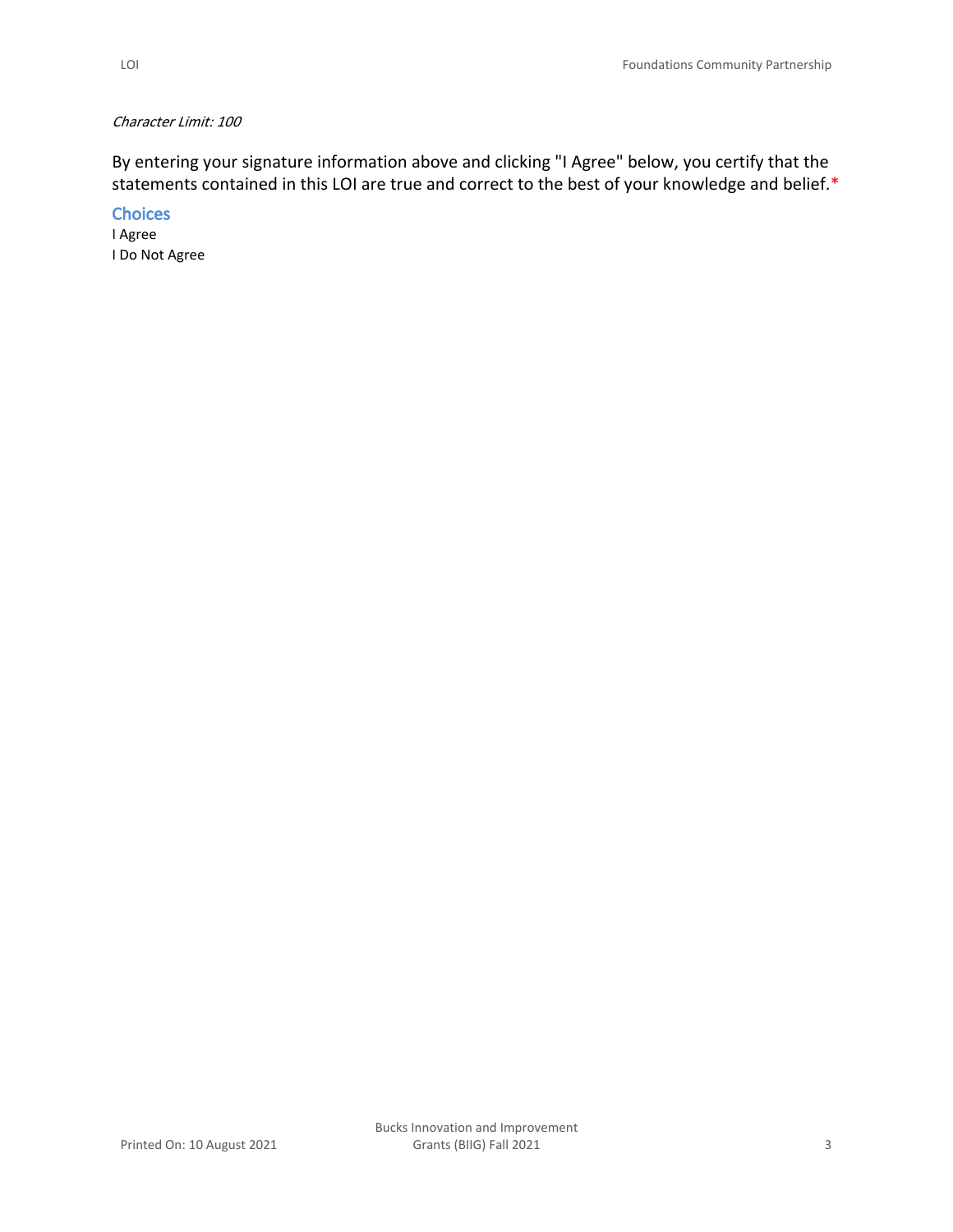# Bucks Innovation and Improvement Grants (BIIG) Fall 2021

*Foundations Community Partnership*

**Project Name\*** Name of Project

*Character Limit: 100*

## **Organization Mission Statement\***

Mission Statement *Character Limit: 1500*

## **Organization History\***

Please give a brief history of your organization. Include current activities and programs, along with number of and type of individuals served by the organization.

*Character Limit: 1500*

## **Project Narrative\***

Describe project for which you are seeking funding. Please include how the needs were identified for the project, specific goals, target population, where project is to be delivered, anticipated activities and timeframe, number of individuals to be served, impact on capacity, increased quality of service, anticipated challenges/solutions, and total duration of project.

*Character Limit: 2500*

#### **Geographic area served\***

Please identify where in Bucks County the project is to be delivered by selecting from the drop down menu below (click on down arrow to see all options)

#### **Choices**

Lower Bucks County Central Bucks County Upper Bucks County Multi-Site

## **Amount of Request\***

Currently, BIIG awards are up to \$15,000. *Character Limit: 20*

## **Community Benefits\***

Describe the specific benefits to the community that you expect to occur as a result of this project. How will the project meet the identified needs of the community?

*Character Limit: 500*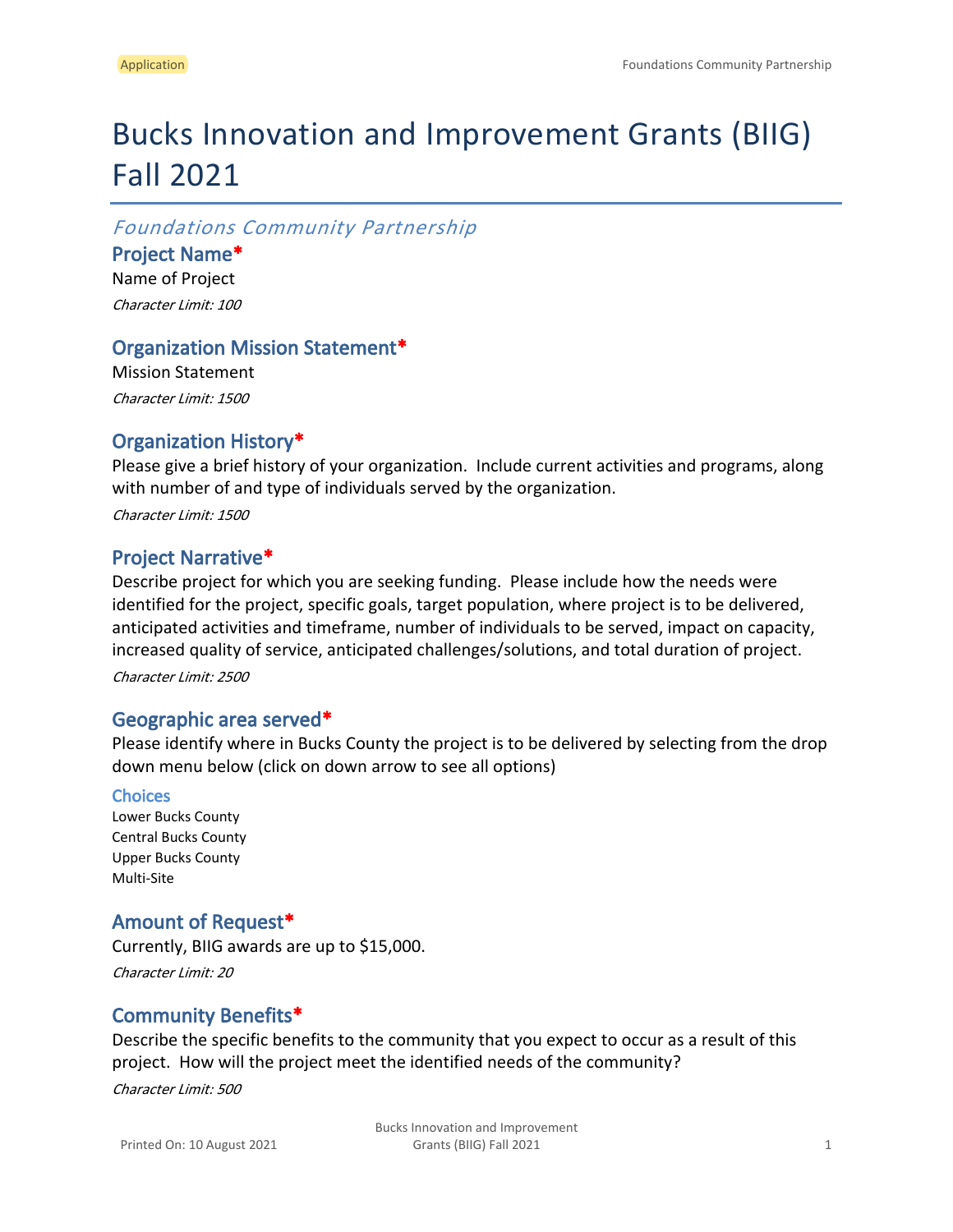## **Staff Qualifications\***

Number of staff and hours assigned to this project. Are any volunteers assigned?

*Character Limit: 750*

### **Project Goals\***

Please provide 6 and 12 month goals for your project. What are the expected outcomes of the project?

*Character Limit: 2500*

## **Project Objectives\***

How will you measure the project's success? Please provide 3-4 measurable objectives, including assessment instruments to be used.

*Character Limit: 750*

## **Major Funding Sources – Last Year\***

List major funding sources and amounts in your most recently completed fiscal year. *Character Limit: 750*

#### **Other Funders for this Project – This year\***

Please list all funding sources and amounts. Indicate whether sources are confirmed or prospective.

*Character Limit: 750*

## **Sustainability\***

How will your organization continue this project after the current year? *Character Limit: 750*

## **Collaboration\***

Please list the collaborative efforts with other Bucks County organizations in this project.

*Character Limit: 750*

#### **Client Satisfaction\***

How do you measure Client Satisfaction? Please explain. *Character Limit: 1000*

## **Organizational Budget Upload\***

Please upload Organizational Budget. *Note: If you have an electronic copy of your organization's budget on your computer, click on the browse button below to locate and upload it. If you do not have this file available in electronic format, you can easily upload it using a regular fax machine. Please refer to "Fax to File" information in navigation bar at left.*

*File Size Limit: 3 MB*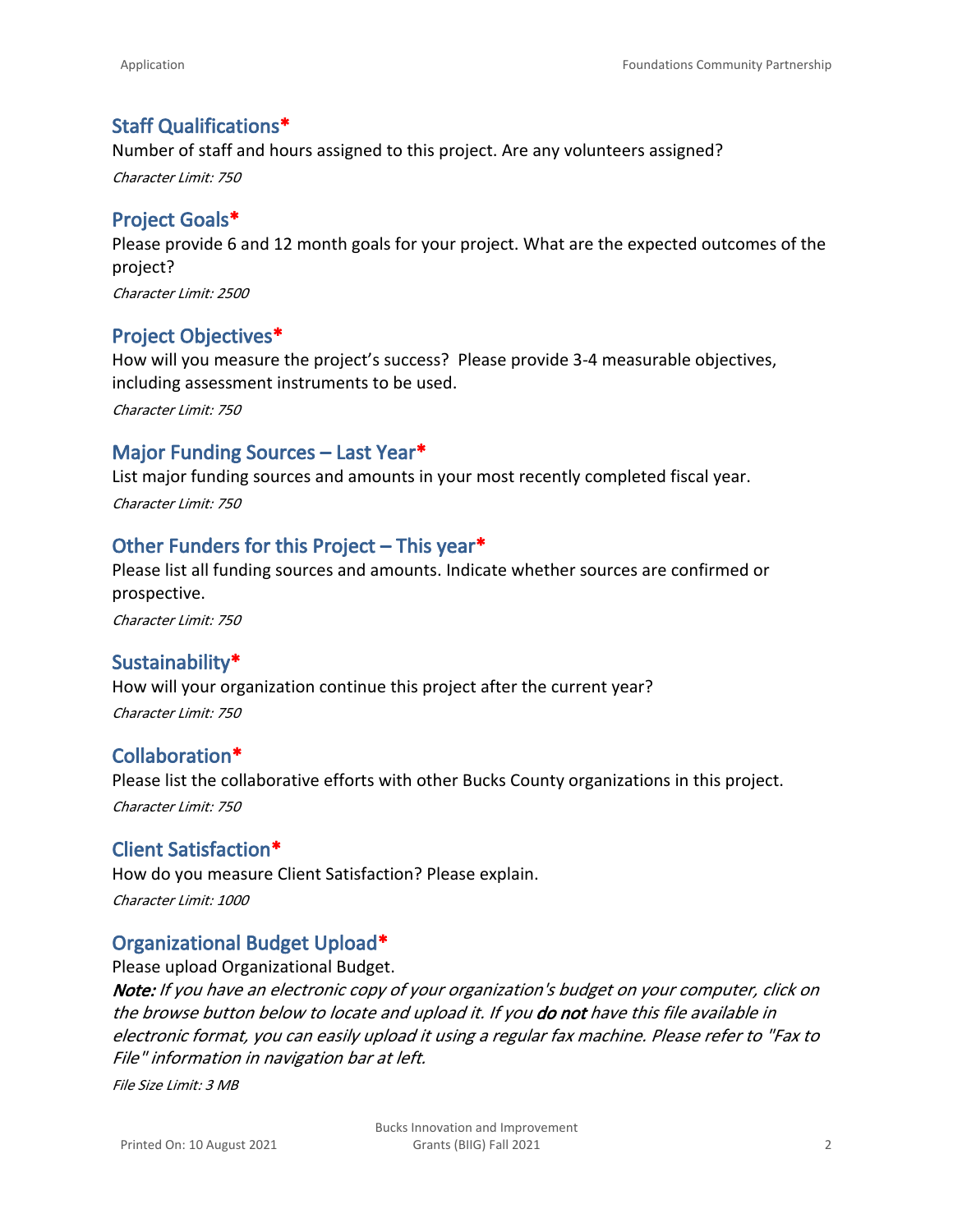## **Project Budget Upload\***

Please upload project budget, including any capital expenses. If you are requesting general operating funds, please upload organization's budget.

*Note: If you have an electronic copy of your organization's budget on your computer, click on the browse button below to locate and upload it. If you do not have this file available in electronic format, you can easily upload it using a regular fax machine. Please refer to "Fax to File" information in navigation bar at left.*.

*File Size Limit: 3 MB*

#### **Audited Financial Statement Upload\***

Please upload the most recent available year of your organization's financial statements (preferably audited). If audit is more than one year old, please provide current Profit & Loss Statement.

*Note: If you have an electronic copy of your organization's financial statements on your computer, click on the browse button below to locate and upload it. If you do not have this file available in electronic format, you can easily upload it using a regular fax machine. Please refer to "Fax to File" information in navigation bar at left.*

*File Size Limit: 5 MB*

#### **Board List Upload\***

Upload a current list of organization's Board of Directors, including trustees' names, professional titles and position(s) held on the Board.

*Note: If you have an electronic copy of your organization's Board list on your computer, click on the browse button below to locate and upload it. If you do not have this file available in electronic format, you can easily upload it using a regular fax machine. Please refer to "Fax to File" information in navigation bar at left.*

*File Size Limit: 2 MB*

#### **Letters of Agreement**

Please provide any letters of Agreement from collaborating agencies, if applicable. *Note: If you have an electronic copy of these letters on your computer, click on the browse button below to locate and upload it. If you do not have this file available in electronic format, you can easily upload it using a regular fax machine. Please refer to "Fax to File" information in navigation bar at left.*

*File Size Limit: 2 MB*

#### **Signature\***

Enter your full name, job title and the date of application submission. (e.g., Anne Smith, Executive Director, 1 June 2010)

*Character Limit: 100*